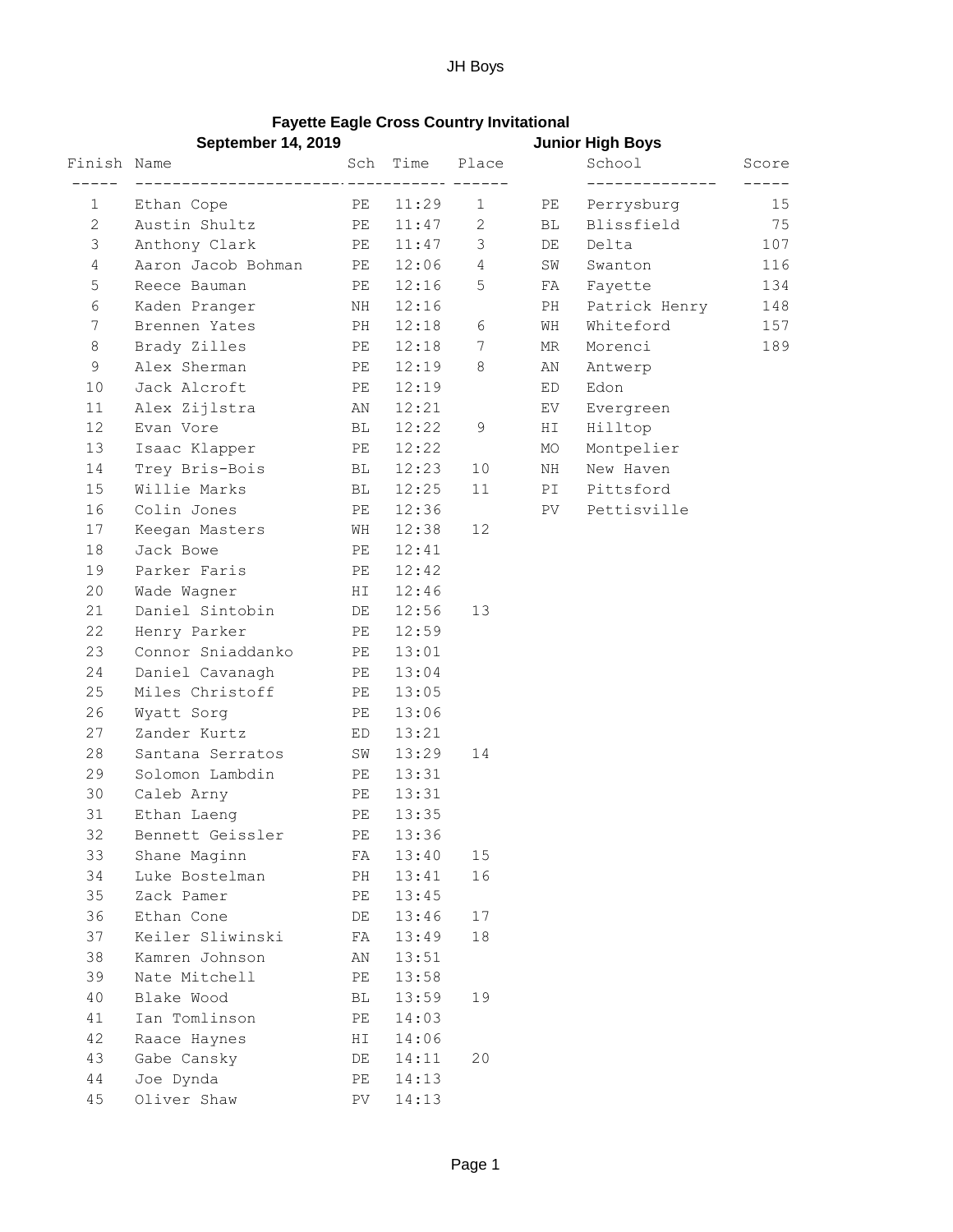| 46 | Devin Nijakowski  | SW | 14:17 | 21 |
|----|-------------------|----|-------|----|
| 47 | James Bernard     | PE | 14:19 |    |
| 48 | Matt Jackson      | МO | 14:22 |    |
| 49 | Zach Wilson       | PE | 14:23 |    |
| 50 | Cayden Cook       | MR | 14:25 | 22 |
| 51 | Evan Beauregard   | FA | 14:26 | 23 |
| 52 | Connor Hughes     | PE | 14:27 |    |
| 53 | Aidden Johnson    | HI | 14:27 |    |
| 54 | Jonathan Arny     | РE | 14:31 |    |
| 55 | Owen Hansen       | SW | 14:36 | 24 |
| 56 | Fernando Garcia   | PE | 14:37 |    |
| 57 | Austin Noble      | NH | 14:39 |    |
| 58 | Noah Cordova      | PE | 14:41 |    |
| 59 | Kaden Ahren       | SW | 14:43 | 25 |
| 60 | Nicholas Walton   | PE | 14:44 |    |
| 61 | Caden Bishop      | PV | 14:45 |    |
| 62 | Caedmon Rupp      | BL | 14:46 | 26 |
| 63 | Mason Crager      | MO | 14:51 |    |
| 64 | Gavin Kleman      | PE | 14:51 |    |
| 65 | Mason Myers       | PE | 14:52 |    |
| 66 | Dominic Ruiz      | PE | 15:06 |    |
| 67 | Andrew White      | PE | 15:08 |    |
| 68 | Avery Thompson    | MO | 15:08 |    |
| 69 | Jack Wellstein    | РE | 15:12 |    |
| 70 | Brady Morr        | DE | 15:15 | 27 |
| 71 | Cooper Bieber     | WH | 15:16 | 28 |
| 72 | Cole Evans        | PE | 15:17 |    |
| 73 | Chase Kunkel      | РE | 15:28 |    |
| 74 | Owen Madden       | PE | 15:28 |    |
| 75 | Brendon Masters   | WH | 15:29 | 29 |
| 76 | Brodey Roth       | DE | 15:30 | 30 |
| 77 | Cooper Bly        | PE | 15:32 |    |
| 78 | Colin Ring        | PE | 15:36 |    |
| 79 | Nathan Cole       | ВL | 15:38 | 31 |
| 80 | Landin Conley     | PE | 15:40 |    |
| 81 | Liam Pitzen       | PE | 15:41 |    |
| 82 | Andrew Matheny    | SW | 15:47 | 32 |
| 83 | Michael Wheeler   | EV | 16:01 |    |
| 84 | Blake Turner      | PE | 16:08 |    |
| 85 | Felipe Aranjo     | DE | 16:20 | 33 |
| 86 | Chazdan Buschmann | PI | 16:33 |    |
| 87 | Austin Lammers    | PH | 16:33 | 34 |
| 88 | Raleigh Lamb      | DE | 16:44 | 35 |
| 89 | Gabe Easler       | MR | 16:53 | 36 |
| 90 | Ben Maier         | PE | 16:54 |    |
| 91 | Drew Eaken        | AN | 17:04 |    |
| 92 | Owen Franks       | AN | 17:12 |    |
| 93 | Andre Alvarez     | FA | 17:23 | 37 |
| 94 | Alex Bolaney      | PV | 17:24 |    |
|    |                   |    |       |    |